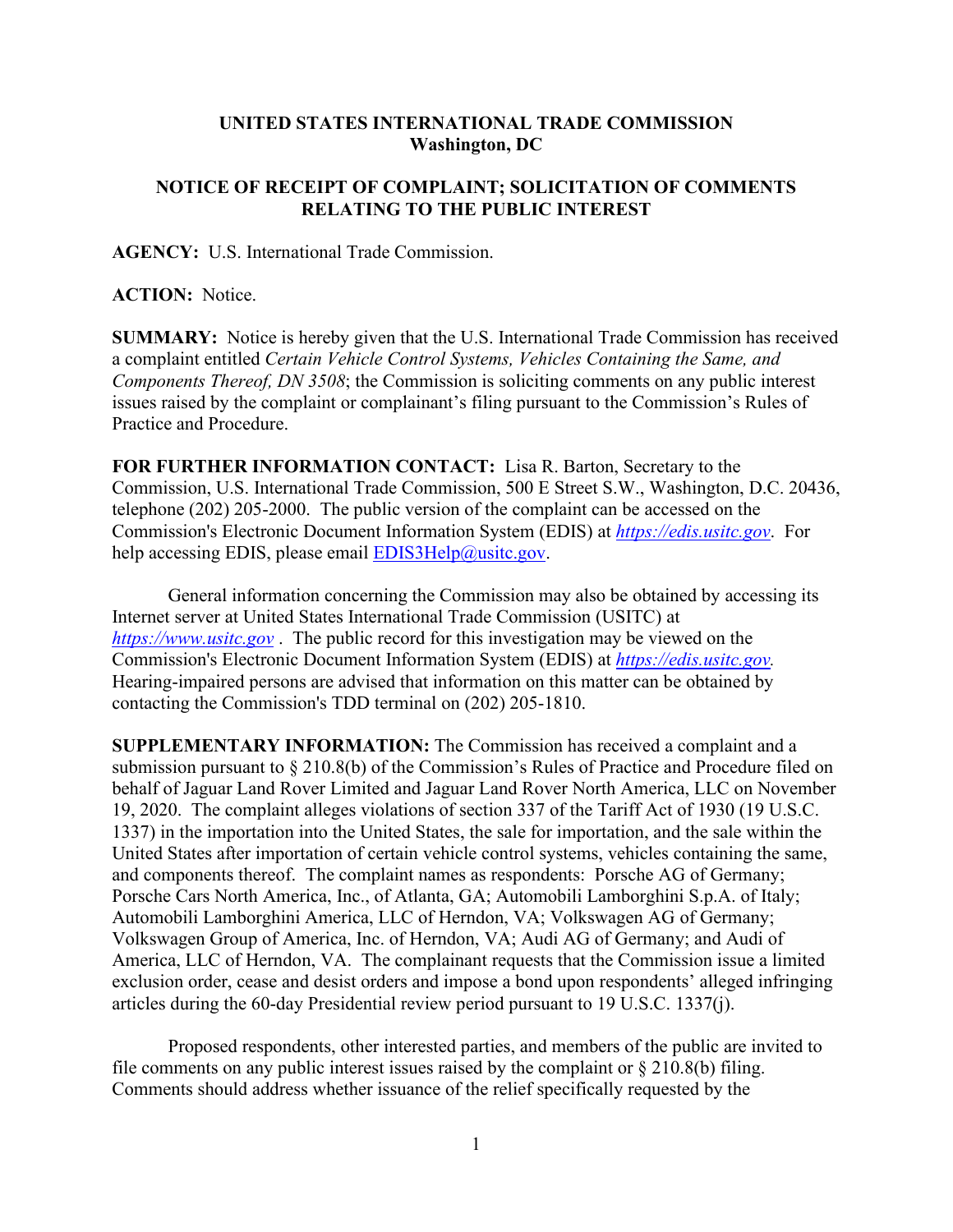complainant in this investigation would affect the public health and welfare in the United States, competitive conditions in the United States economy, the production of like or directly competitive articles in the United States, or United States consumers.

In particular, the Commission is interested in comments that:

- (i) explain how the articles potentially subject to the requested remedial orders are used in the United States;
- (ii) identify any public health, safety, or welfare concerns in the United States relating to the requested remedial orders;
- (iii) identify like or directly competitive articles that complainant, its licensees, or third parties make in the United States which could replace the subject articles if they were to be excluded;
- (iv) indicate whether complainant, complainant's licensees, and/or third party suppliers have the capacity to replace the volume of articles potentially subject to the requested exclusion order and/or a cease and desist order within a commercially reasonable time; and
- (v) explain how the requested remedial orders would impact United States consumers.

Written submissions on the public interest must be filed no later than by close of business, eight calendar days after the date of publication of this notice in the Federal Register. There will be further opportunities for comment on the public interest after the issuance of any final initial determination in this investigation. Any written submissions on other issues must also be filed by no later than the close of business, eight calendar days after publication of this notice in the Federal Register. Complainant may file replies to any written submissions no later than three calendar days after the date on which any initial submissions were due. Any submissions and replies filed in response to this Notice are limited to five (5) pages in length, inclusive of attachments.

Persons filing written submissions must file the original document electronically on or before the deadlines stated above. Submissions should refer to the docket number ("Docket No. 3508") in a prominent place on the cover page and/or the first page. (*See* Handbook for Electronic Filing Procedures, [Electronic Filing Procedures](https://www.usitc.gov/documents/handbook_on_filing_procedures.pdf)<sup>[1](#page-1-0)</sup>). Please note the Secretary's Office will accept only electronic filings during this time. Filings must be made through the Commission's Electronic Document Information System (EDIS, *[https://edis.usitc.gov](https://edis.usitc.gov/)*.) No inperson paper-based filings or paper copies of any electronic filings will be accepted until further

<span id="page-1-0"></span><sup>1</sup> Handbook for Electronic Filing Procedures: *[https://www.usitc.gov/documents/handbook\\_on\\_filing\\_procedures.pdf](https://www.usitc.gov/documents/handbook_on_filing_procedures.pdf)*